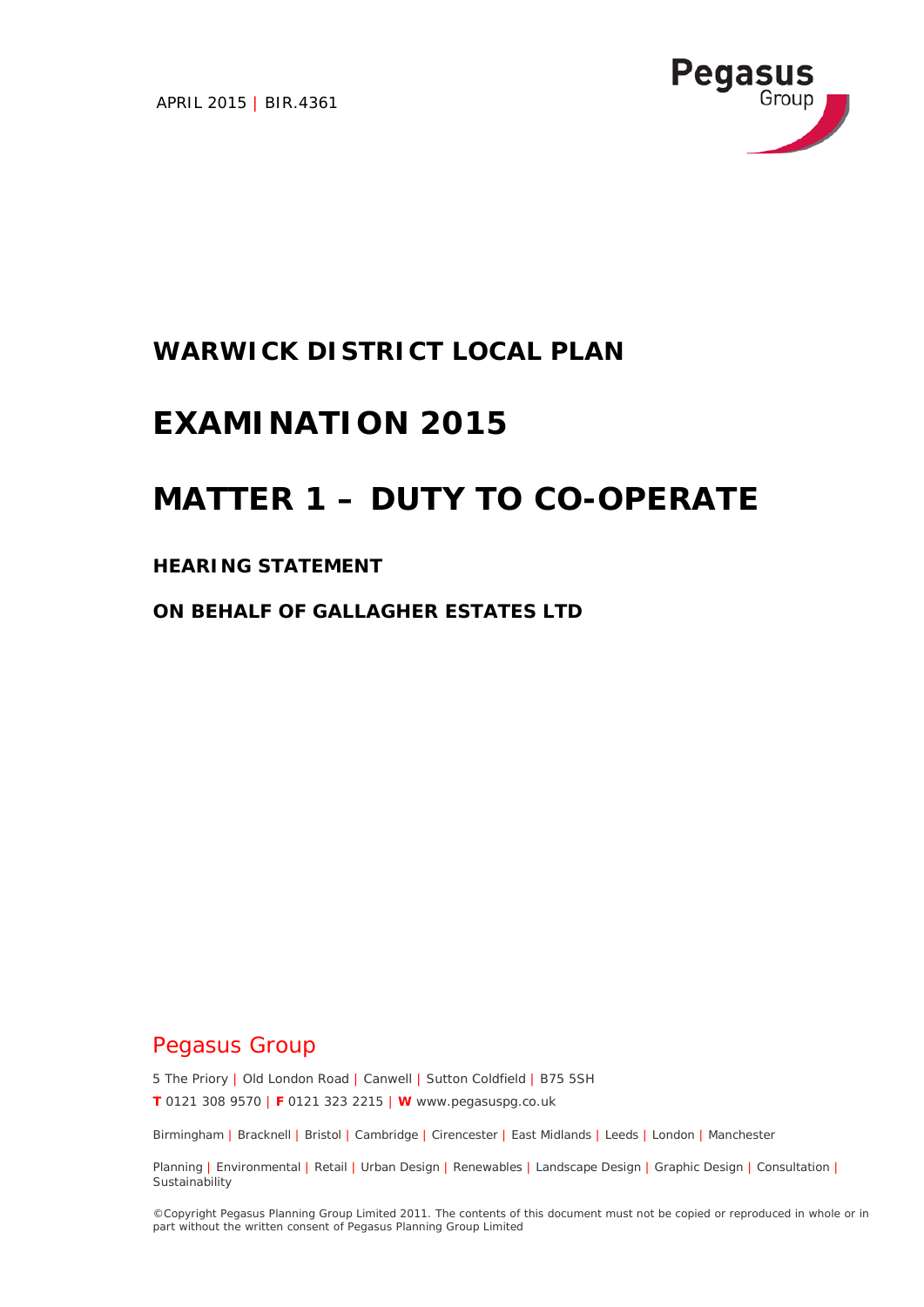

### **MATTER A – DUTY TO CO-OPERATE**

*Issue: Whether the Council has complied with the duty to co-operate in the preparation of the Local Plan.* 

1.1 We note the Inspector's main issue is whether the Council has complied with the duty to co-operate. We have previously submitted representations to the Publication Draft version of the Warwick District Local Plan with regard to compliance by the Council with the duty to co-operate. At that time, we reserved our position on whether the District Council had effectively discharged that Duty until such time as the full evidence base was made available. Having considered the evidence base to the Examination on this matter it is our clear conclusion that Warwick District Council has not discharged the duty to co-operate in the preparation of the Warwick District Local Plan contrary to Section 33A of the Planning and Compulsory Purchase Act 2004 and the tests of soundness set out in the Framework at Paragraphs 178 to 181 and the Planning Practice Guidance (PPG) at Paragraphs ID: 9-001-2014036 to ID: 9-023-20140306.

*Question 1: What are the genuinely strategic matters as defined by S33A(4) of the Planning and Compulsory Purchase Act?*

- 1.2 As identified by the Inspector Section 33A of the Planning and Compulsory Purchase Act 2004 imposes a duty to co-operate in terms of the preparation of a development plan document as far as it relates to a strategic matter. Although there are a range of strategic matters, undoubtedly the overall provision of housing is a particularly significant strategic matter in the context of Warwick.
- 1.3 Warwick District falls within the Coventry and Warwickshire Housing Market Area, the subject of the G L Hearn (SHMA) November 2013 and the Update of September 2014. The latter, derived from the demographic projections, identifies an objectively assessed need for housing (OAN) of 4,004 dwellings per annum across the HMA. It is clear from the evidence base, particularly the report to the Economic Prosperity Board of  $21<sup>st</sup>$  November 2014 (Ref: LP20), that the six authorities that collectively make up the HMA area are grappling with the key issue of a shortfall in housing across the HMA based on the HMA update assessment of the OAN. A shortfall in housing provision across the HMA is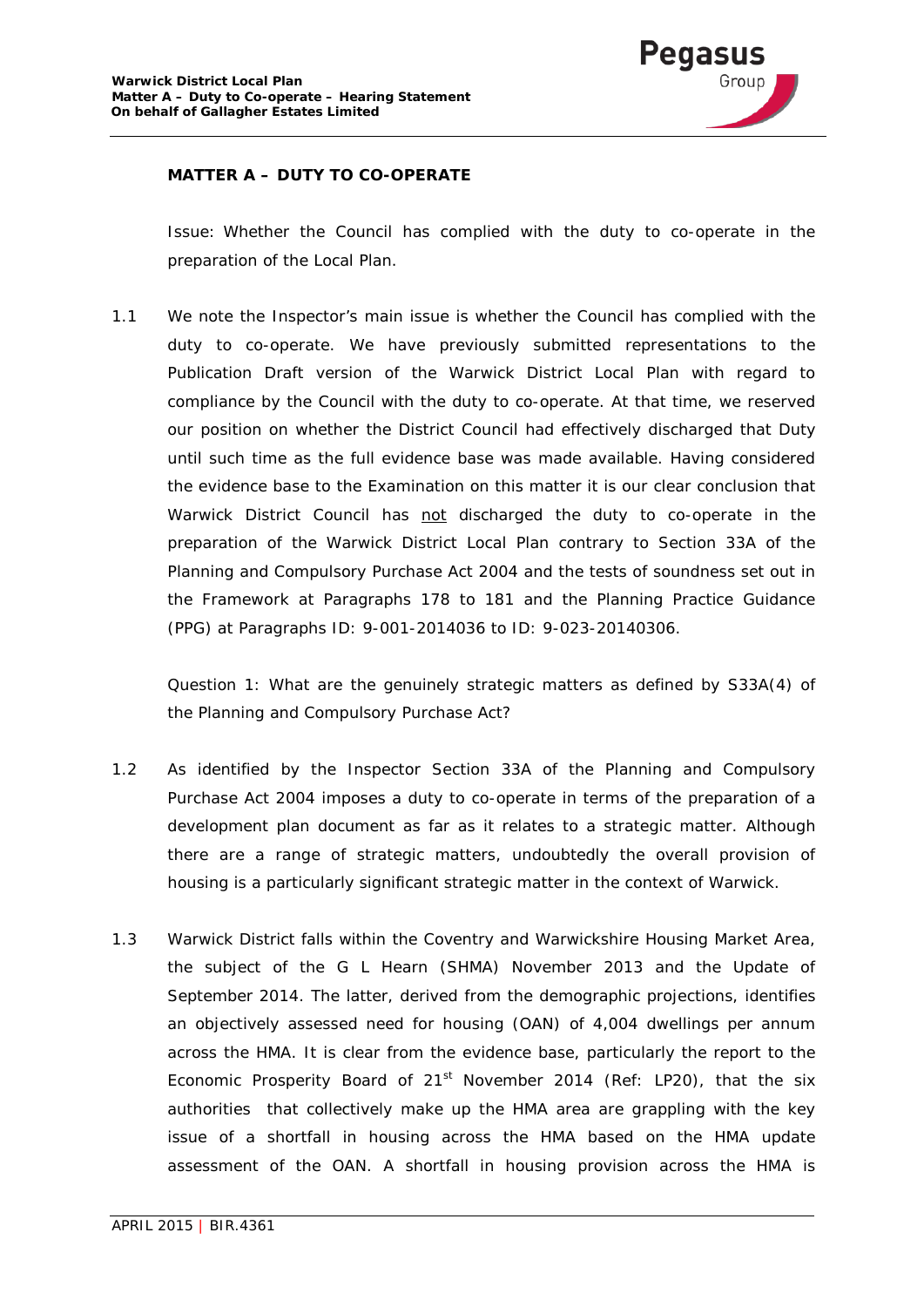

therefore a strategic matter and one which engages the duty to co-operate in order to address any such shortfall.

*Question 3: Is the Council's assessment of the extent of the Housing Market Area (HMA) correct? What is the evidence that supports this view? Is there evidence to support on alternative view of the extent of the HMA?*

1.4 The District Council's assessment of the extent of the HMA is set out, albeit briefly, in section 3.2 of the Duty to Cooperate Statement of January 2015 (Ref: LP22)**.** This states that Warwick District lies wholly within the Coventry & Warwickshire HMA, with the north western part of the District bordering Solihull Borough which lies within the Greater Birmingham Housing Market Area. We would agree that Coventry and Warwickshire is the most appropriate HMA for Warwick District.

*Question 4 & 5: What is the situation regarding commuting and migration patterns between authorities in the HMA? What are the interrelationships in terms of housing markets? In particular what are the relationships between Coventry and other authorities in terms of commuting, migration and housing markets? How do these interrelationships affect Warwick District specifically?*

- 1.5 Section 3 of the GL Hearn SHMA of November 2013 (Ref H004) provides evidence in relation to migration and commuting flows and housing markets in the HMA area. In relation to migration flows the evidence presented is that migration flows between the north and south of the County are limited and that the overall profile is of a housing market area focused on Coventry. Within this paragraph 3.22 notes that the analysis indicates that some of the strongest migration flows are between Warwick District and both Coventry and Stratford on Avon. Indeed there is significant net migration flows from Coventry to Warwick and from Warwick to Stratford on Avon.
- 1.6 The evidence of commuting flows is said to show a similar pattern. Paragraph 3.29 states that the strongest commuting links are between Coventry with Warwick as well as Nuneaton and Bedworth. It is also noted that there are strong commuting links between Warwick District and Stratford-on-Avon. In terms of house prices, the SHMA evidence is that lower house prices are to be found in the north of the Borough with a second local market which includes most of the larger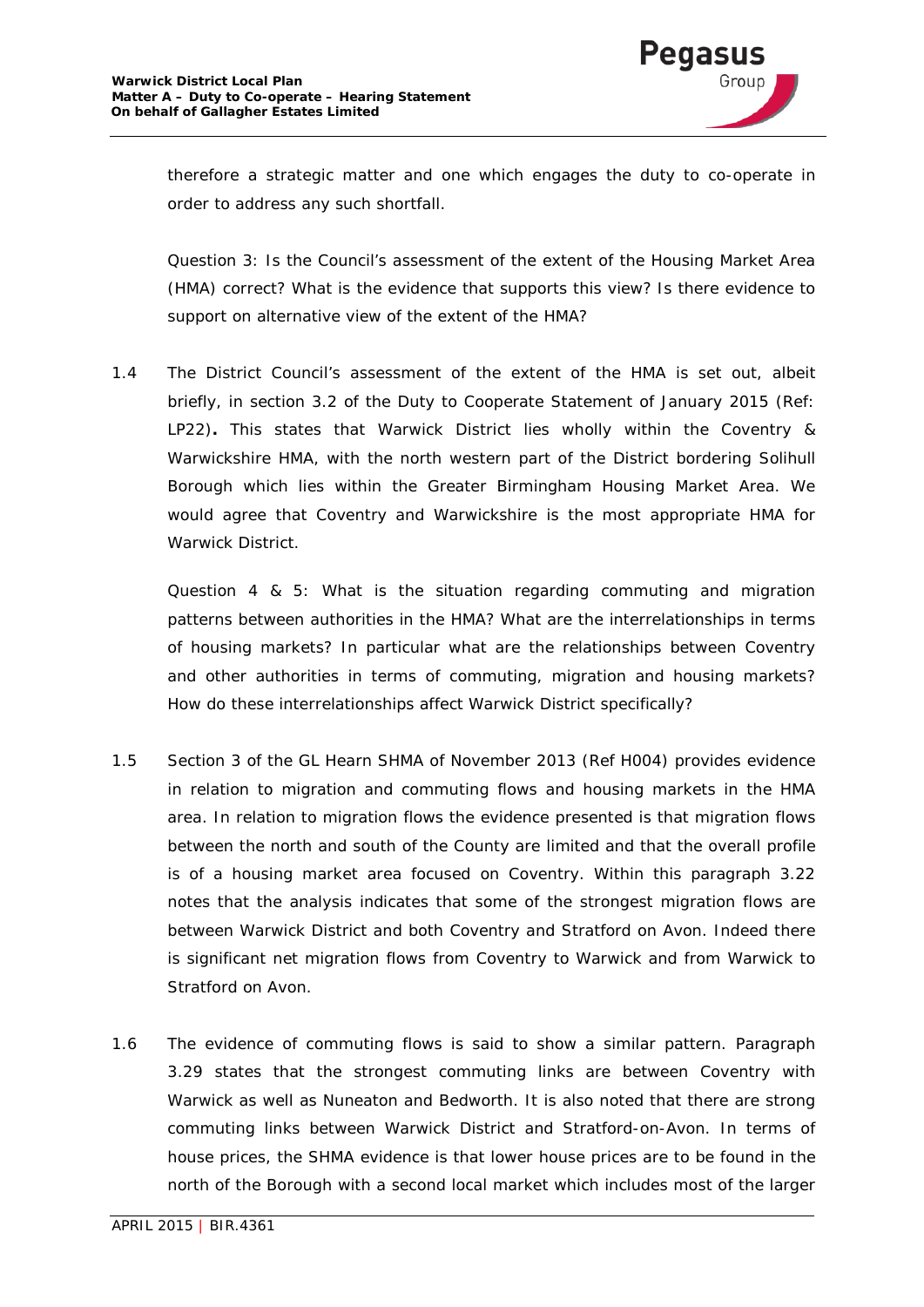

south Warwickshire towns close to the M40 corridor including Warwick and Stratford Districts.

1.7 The conclusion reached by the District Council (Paragraph 3.2.2, Duty to Cooperate Statement Ref: LP22) is that the evidence shows that Warwick District has a very strong relationship with Coventry and a significant relationship with Stratford District. We would agree that this is indeed what the evidence shows and this is significant in the context of the role which Warwick District plays in meeting any unmet housing needs of the HMA particularly arising from Coventry.

*Questions 6, 7 & 8: When did co-operation with other authorities on overall housing provision within the HMA begin? What form has co-operation taken? Has it been ongoing during the preparation of the Local Plan? To what extent is there agreement between the authorities in the HMA regarding the level of objectively assessed need for housing (OAN) for the HMA and individual authorities? Is this as set out in the 2014 SHMA Addendum?*

- 1.8 The Duty to Co-operate Statement (Ref; LP22) evidences that significant efforts are being made albeit in the very recent past to provide a strategic context for emerging Local Plans across the HMA area regarding meeting the OAN. This has primarily been through reports approved by the Economic Prosperity Board (EPB) on the 10<sup>th</sup> October 2014 and 21<sup>st</sup> November 2014 aimed at deriving a process for addressing the HMAs full housing requirement. It is important however, we respectfully suggest, that note is taken of the fact that much of this activity took place very recently and evidence based work is in train now or being planned for the future. It could not be said therefore that meeting the full needs of the HMA has formed an integral part of the ongoing preparation of the Plan, much is to be resolved post submission of the Plan for Examination.
- 1.9 The evidence base suggests that there is agreement across the HMA authorities that the OAN for the area is 4,004 dwellings per annum over the period 2011 to 2031 as derived from the September 2014 SHMA update (Ref: H008). In our view this raises a fundamental question as to the governance, democratic legitimacy, accountability and transparency of the process of joint working across the HMA. In particular, whilst the EPB has agreed that in its view the OAN for the area is 4,004 dwellings per annum this overall figure has not been subject to any independent scrutiny or consultation. It should be noted that the Paper prepared by the Council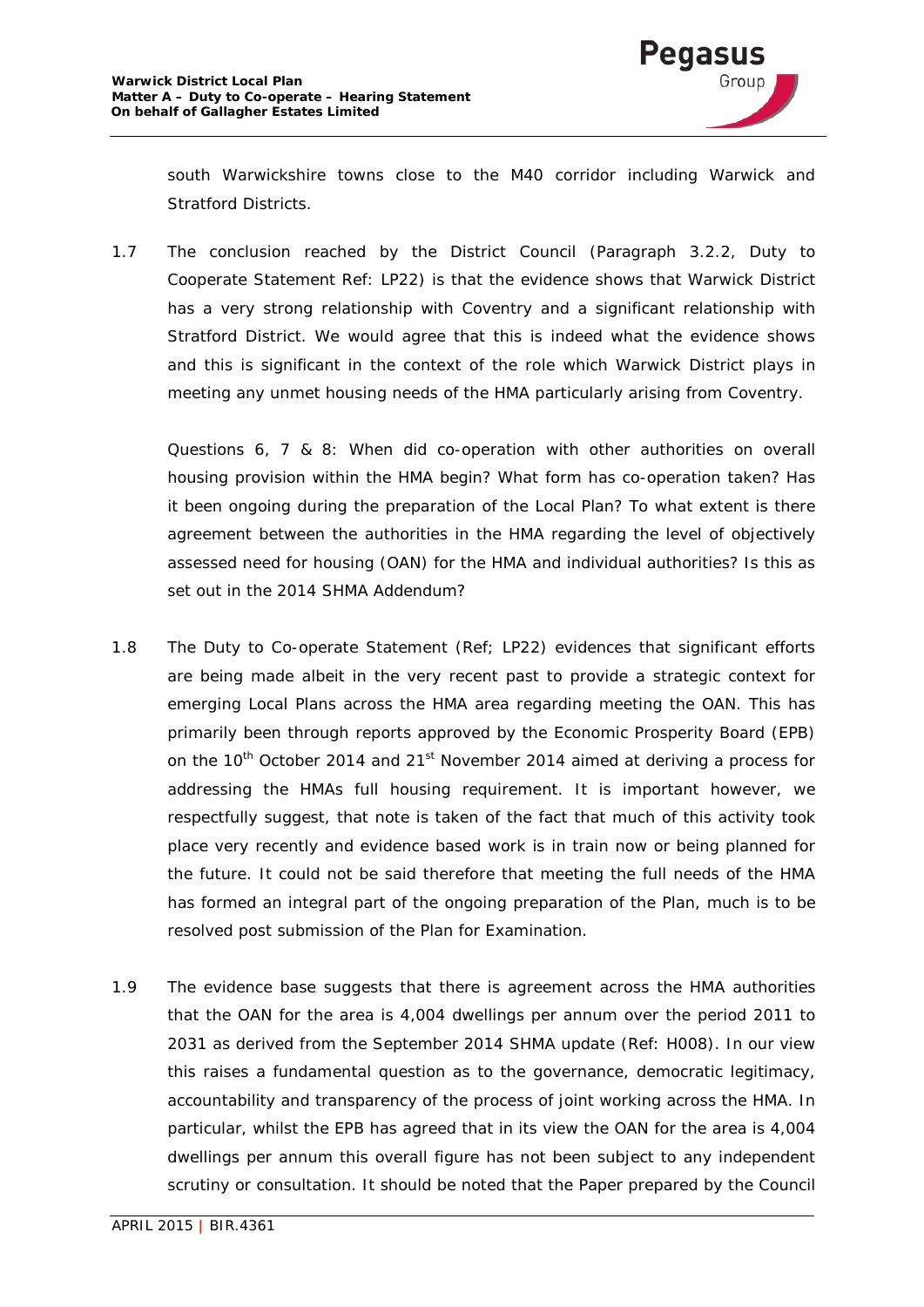

in respect of the 2012 based Based Subnational Population Projections (March 2015, Exam 4) suggests a greater overall dwelling requirement for the HMA at 4,100 dwellings per annum between 2011 and 2031. This figure is closer to the Scenario 1 dwelling requirement for the HMA prepared by Pegasus Group (4.076 dwellings per annum) than the 4,004 dwelling figure accepted by the Council's.

- 1.10 In light of the above we are clear in the view that the HMA agreement to the 4,004 requirement figure cannot supplant the process by which individual Local Plans are examined and cannot be presented as a figure which is immune from challenge through this Examination process. Indeed, the timetable set out at Table 2 of the 21<sup>st</sup> November report includes no reference to public consultation regarding the OAN.
- 1.11 There appears to be agreement across the authorities of the area to a "starting point" for the distribution of the 4,004 dwellings across the HMA area. It is acknowledged however that this distribution does not directly respond to the findings of the SHMA update (which, although untested, is relied upon for the overall HMA requirement) and will result in a modest shortfall in housing across the HMA as a whole based on the 4,004 figure. Importantly however it also acknowledges that the "starting point" distribution may well need to be revisited should it be demonstrated that the level of housing proposed cannot sustainably be achieved in the administrative boundaries of any particular authority. In essence therefore there is an acknowledgement that there are uncertainties about capacity and the most appropriate distribution amongst the respective authorities across the area. Again, this raises problems of transparency given the lack of any wider involvement of stakeholders across the HMA in the formulation of important principles as to matters such as the broad spatial approach for development in the area including, in particular, the locations best placed to accommodate the significant amount of unmet need arising from Coventry.

*Question 9: What is the evidence that the level of need in individual authorities and the HMA as a whole will be met ie in terms of capacity assessments / SHLAAs/ Green Belt studies etc?*

1.12 There is no evidence before the Inspector which demonstrates that the need in individual authorities and the HMA as a whole will be met. To date the evidence has not been completed. There is no capacity assessment. The agreed timetable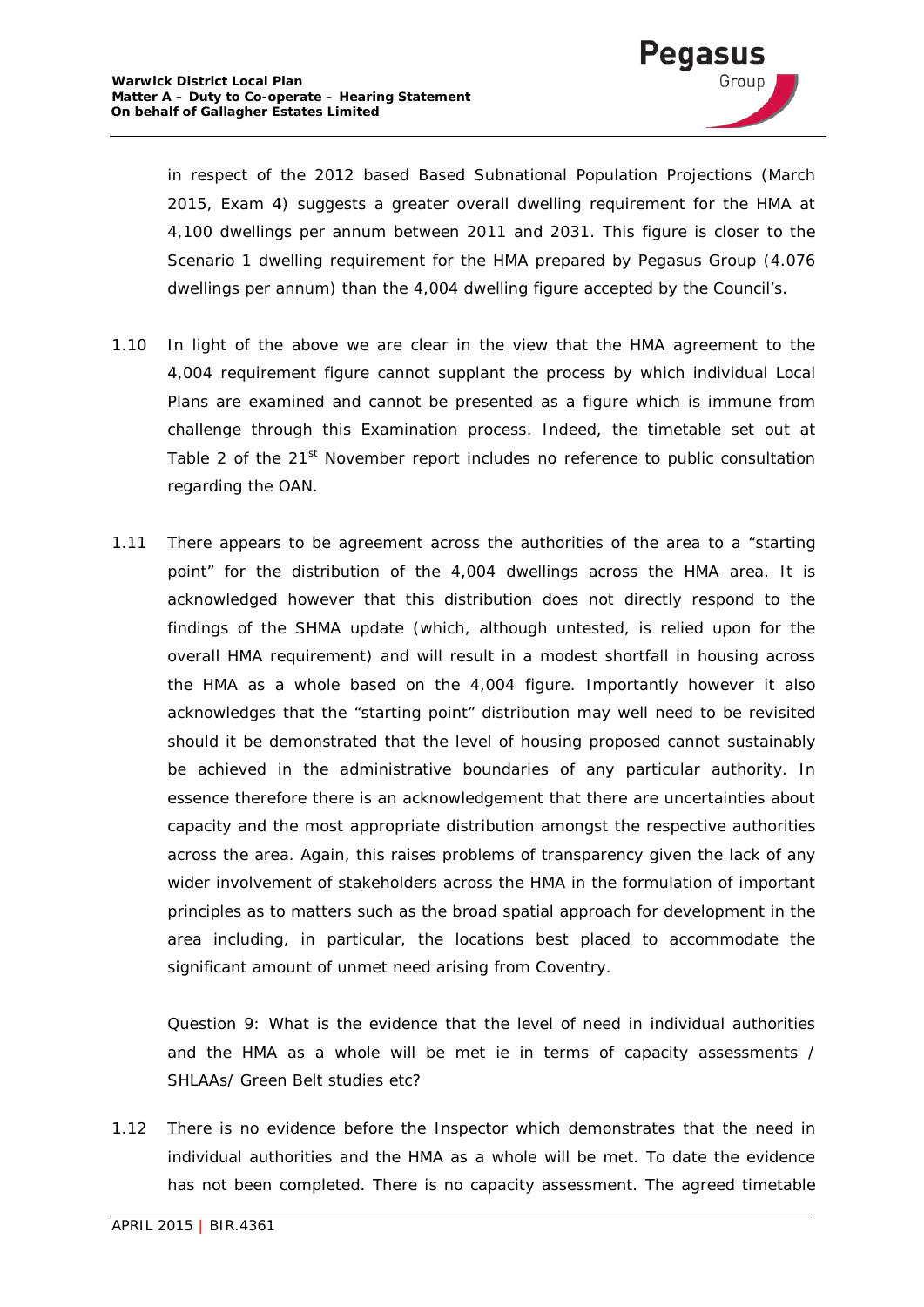

(Table 2, 21<sup>st</sup> November EPB Report Ref: LP20) refers to the agreement to a common SHLAA methodology to be used by the individual authorities but this is as far as that work has progressed. There has been some stakeholder involvement in what the SHLAA methodology should be but this has been subject to objection including by Pegasus on behalf of a range of clients. In terms of the Green Belt, work on phase 1 is said to be progressing but will not be available until May or June of this year yet the Tender Brief of July 2014 makes it clear, in paragraph 2.2 that the: *"authorities must now address how the sub regional housing need*  will be accommodated and the Green Belt Review will be relied upon as part of *this process"*. It would appear that the evidence to support policy decisions that have already been taken is being prepared retrospectively.

*Question 10: Will there be unmet needs within the HMA? In particular will there be unmet needs in Coventry? If so, what is the scale of this unmet need?*

- 1.13 There is a consensus that there will be unmet needs within the HMA particularly in Coventry. Indeed the process and timeline advocated by the EPB is an attempt to grapple with how unmet need arising in the HMA could potentially be accommodated. As set out above, the evidence as to the exact scale of the unmet need and how this is to be distributed around the HMA areas remains unresolved and there are no firm outcomes that can be relied upon by the Inspector. What is clear, however, is that the scale of Coventry's unmet need will be significant.
- 1.14 The SHMA Update of September 2014 concludes a need for 36,220 dwellings in Coventry over the period 2011 to 2031. All six authorities including, in particular Coventry City, acknowledge that the City would be unable to meet this level of housing need and there would be a significant shortfall in the order of 12,500 dwellings. It is important, we would respectfully suggest, to repeat our concern that this is based on the SHMA update figure that must not be regarded as immune from challenge. It should also be noted that the extent of the shortfall is derived from initial work undertaken by Coventry City Council in their draft Strategic Housing Land Availability Assessment (SHLAA) of September 2014. This, as yet, is untested and again cannot be regarded as definitive and immune from challenge in assessing the capacity of Coventry to meet housing need.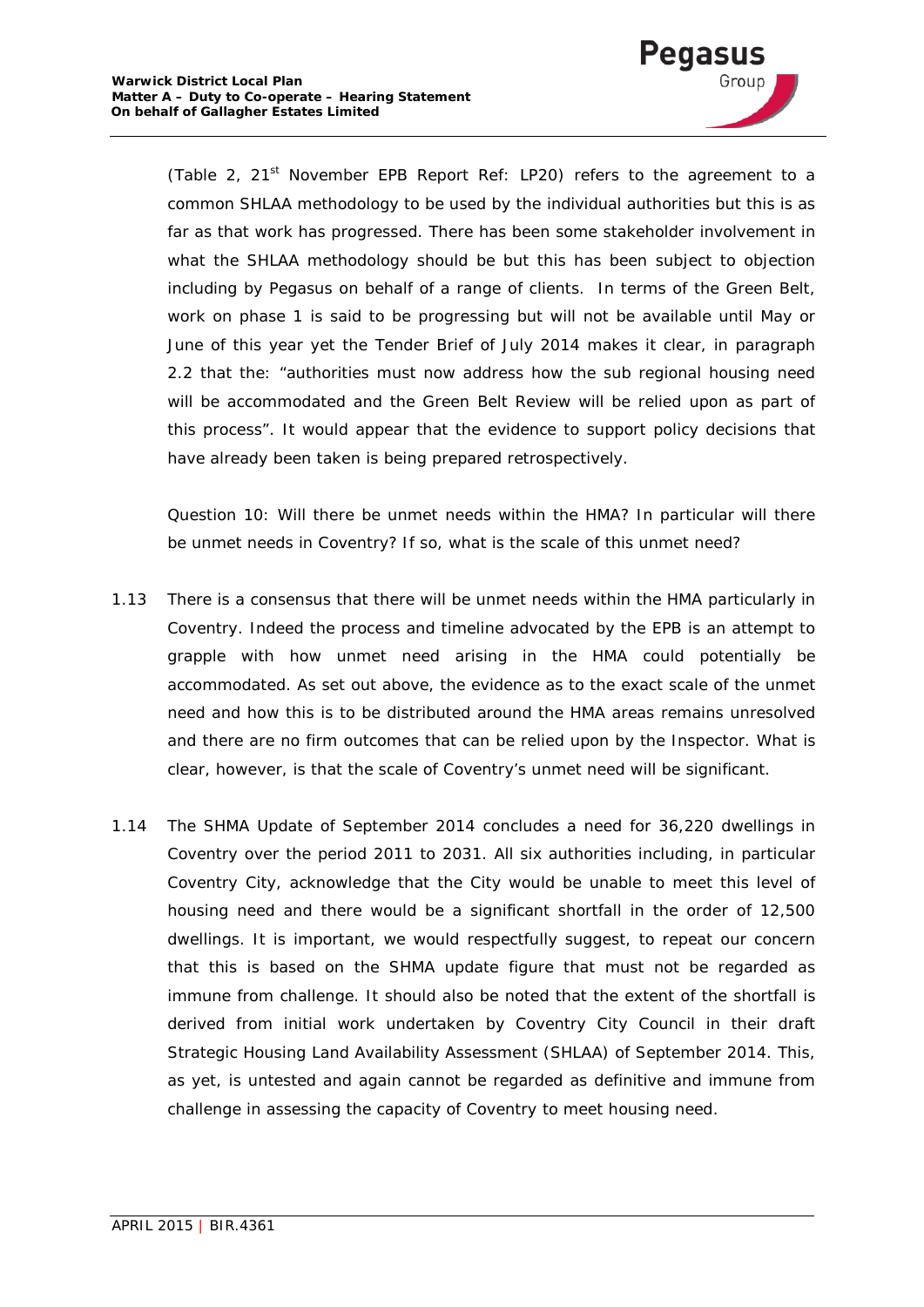

*Question 11: What are the issues as far as Warwick District is concerned in addressing unmet needs from other authorities ie Coventry?*

- 1.15 As set out previously the HMA SHMA work demonstrates that Warwick District has a very strong relationship with Coventry. This is a conclusion which is agreed by the District Council in paragraph 3.2.2 of the Duty to Co-operate Statement, Ref: LP22). There is, therefore, a clear need for consideration to be given to the ability of and extent to which Warwick District can and should accommodate unmet need arsing from Coventry in order to deliver the most sustainable spatial strategy for the HMA area. Unfortunately to date work has not been undertaken to identify the issues arising in Warwick District particularly regarding capacity in terms of addressing unmet need.
- 1.16 The 'starting point' distribution that Warwick District has signed up to is an arbitrary figure only and not based on any assessment of commuting and migration patterns and delivering sustainable development. It also fails to take into account implications on the Green Belt around Warwick and whether Green Belt release is or is not necessary in order to deliver the most sustainable means of addressing unmet need across the HMA. These are all options and issues that need to be considered.

*Question 12: What is the situation regarding housing needs beyond the HMA ie Greater Birmingham affecting the HMA? What form has co-operation with other relevant authorities taken? What has been the outcome?*

1.17 There are parts of the Coventry and Warwickshire HMA area that do not fall wholly within the HMA. Strategic housing matters are being considered concurrently by Coventry and Warwickshire and by the Greater Birmingham and Solihull LEP (GBSLEP). The GBSLEP commissioned a Joint Housing Needs Study from PBA, the results of Stages 1 and 2 of which have been published. This report concludes, for example that Stratford-on-Avon District has sufficiently strong relationships with the Birmingham HMA, certainly in parts of the district, so as to merit consideration of meeting unmet needs from Birmingham. Indeed the Inspector's Interim Findings following the Examination into the Birmingham Development Plan 2031 (5th January, 2015 Ref: EXAM7) acknowledges that both Stratford and North Warwickshire form part of the Greater Birmingham HMA.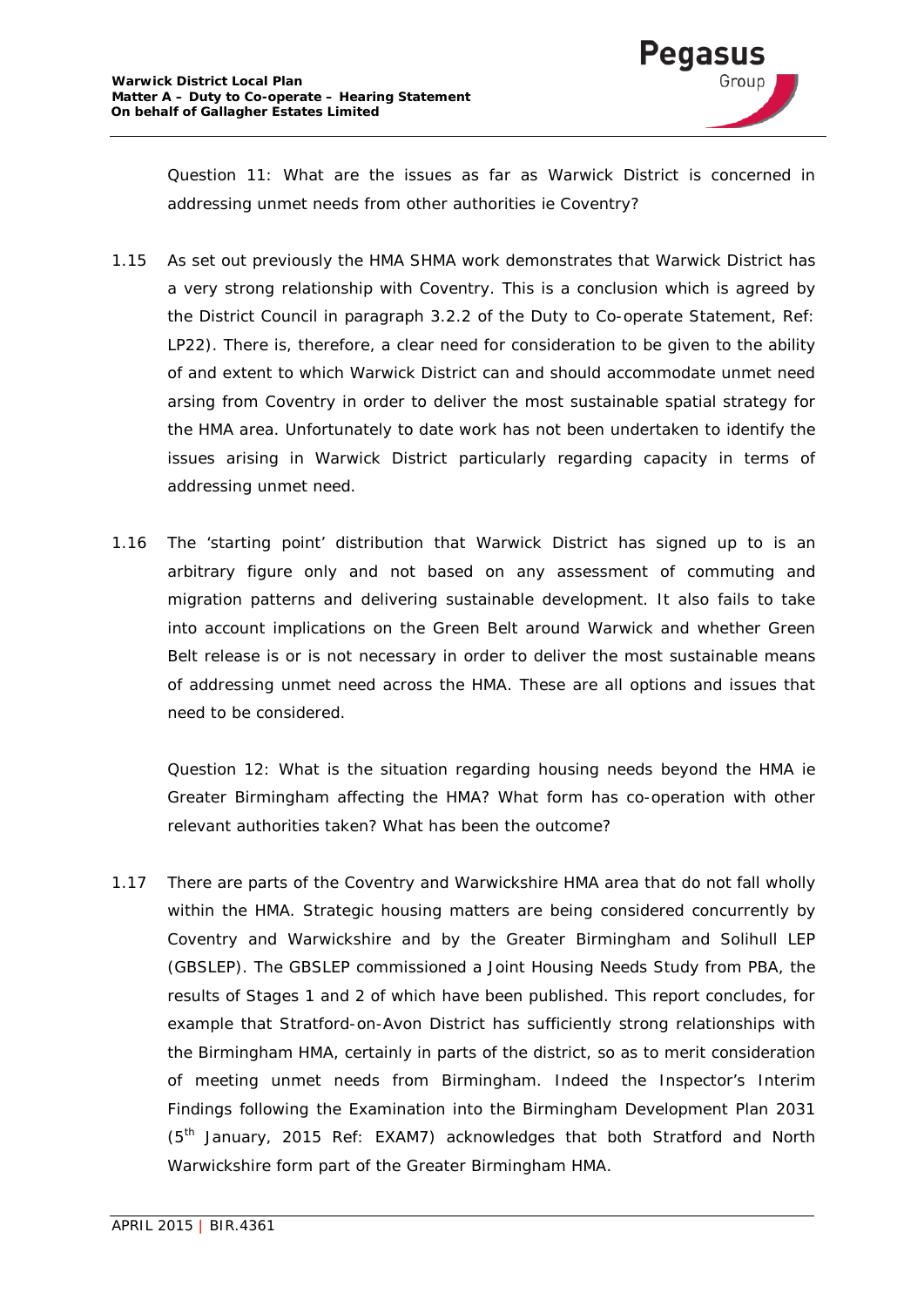

- 1.18 Given the above there is likely to be unmet housing needs arising from Birmingham that other Council's within the Coventry and Warwickshire HMA will need to accommodate. In particular this includes Stratford District with whom Warwick has a very strong relationship. Inevitably therefore although located wholly within the Coventry and Warwickshire HMA, meeting housing need in Warwick District is also influenced by, in particular, the neighbouring Birmingham housing market area.
- 1.19 The Duty to Cooperate Statement deals with this matter in paragraphs 4.6.1 to 4.6.3. This acknowledges, in paragraph 4.6.1 that, in the context of meeting the needs of the Birmingham and Solihull area (beyond the Coventry and Warwickshire HMA) that there is: *"the likelihood that at least some Councils within the Coventry and Warwickshire sub region will be approached to accommodate some growth from neighbouring housing market areas"*. Given this it is surprising that cooperation seems to be limited to some ill defined and undocumented liaison between the Coventry and Warwickshire HMA and those working on the Greater Birmingham HMA. There are certainly no outcomes arising from this approach and the strategy appears to be one of putting off any consideration of the matter to a future review process. The concerns we have about the ability of such an approach to comply with the duty are discussed in response to question 15 below.

*Question 13, 14 & 15: Has the issue of unmet need within the HMA or beyond been addressed and resolved? How does the Local Plan deal with the issue? Is this an appropriate approach? What are the implications for compliance with the duty to co-operate of not addressing this issue at this stage?*

1.20 The issue of unmet need within the HMA has not been addressed and resolved. The Local Plan proposes to deal with this issue through proposed Policy DS20 which 'commits' the Council to future working on the strategic matter of unmet housing needs arising within the Coventry and Warwickshire HMA or other evidenced unmet needs arising outside the District. This approach repeats a formula from elsewhere in the region which effectively postpones the matter to a later date. When evidence is clearly available now as to the very significant scale of unmet need, we continue to find this approach incompatible with the requirements of the duty to cooperate both in statutory terms and with regard to the soundness of the Local Plan.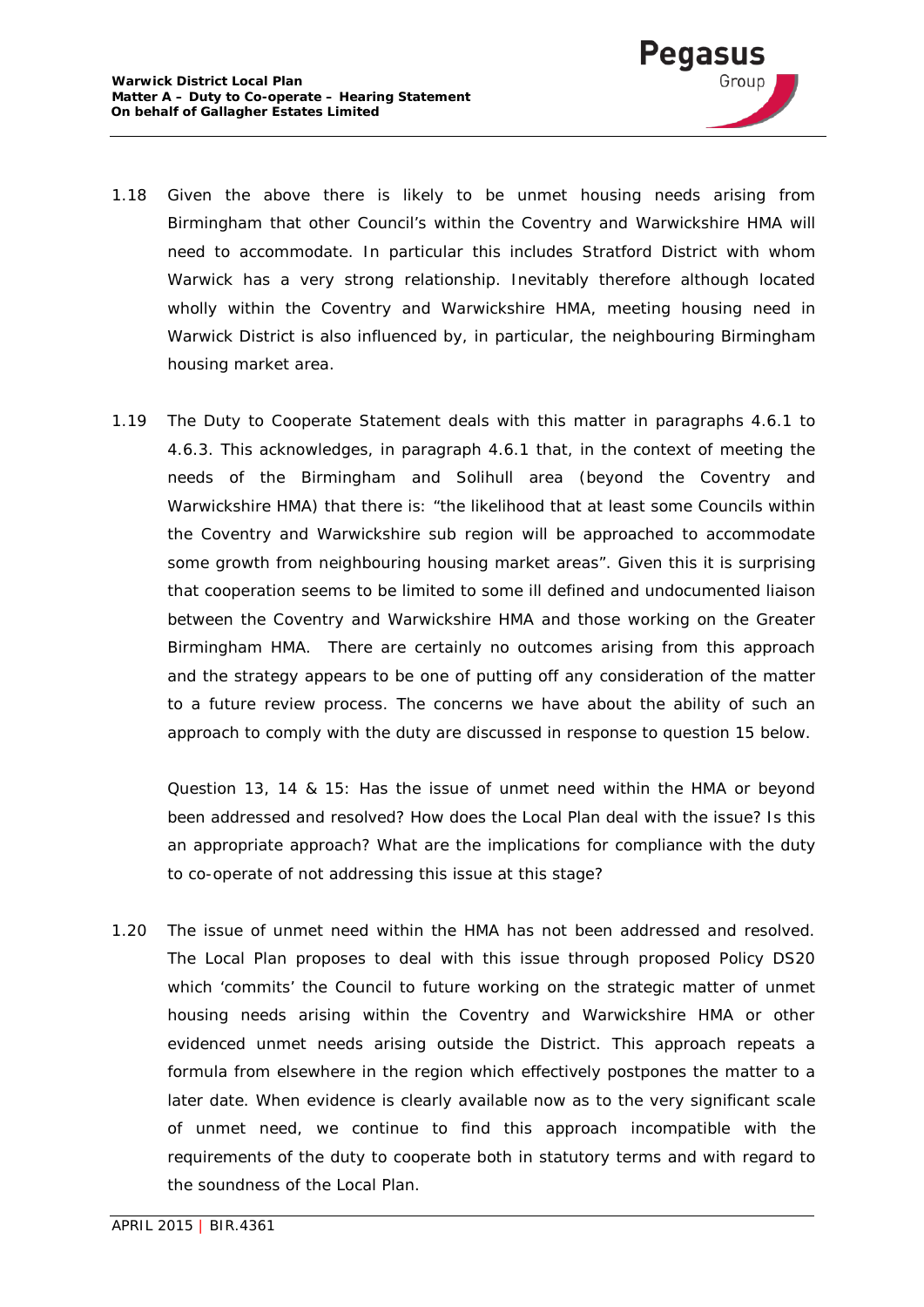

- 1.21 The District Council will point to the shared process and timetable contained at Table 2 of the  $21^{st}$  November 2014 EPB Board report as approved by the six authorities as a means of demonstrating that the matter will be addressed. We would agree that this is helpful in clarifying work streams to be progressed jointly but it does little to provide an effective and definitive outcome as to how the issue of housing provision across the HMA will be addressed. It also does not grapple to any meaningful degree with how any need arising from outside of the HMA area will be addressed. There remains uncertainly in this regard. There is an anticipation that a mechanism will be in place to accommodate unmet need somewhere between 2017 and 2019 and that this will have been achieved through the preparation of a Joint Core Strategy (which seems unlikely given the lack of support for this approach from some authorities) or presumably through certain authorities agreeing to review their Local Plans to accommodate unmet needs arising outside of their respective Districts. We would respectfully suggest that this seems somewhat inadequate given that the unmet need is arising now.
- 1.22 With the revocation of Regional Strategies, responsibility for strategic planning now rests with local planning authorities; the statutory duty to co-operate and the tests of soundness in the Framework are in place to ensure they meet this responsibility, including in the preparation of development plans. If it were the case that the test as to whether or not the duty to cooperate has been complied with is simply evidence that local authorities have agreed amongst themselves to defer consideration of the strategic matter of unmet housing needs to some point in the future, in our view this would have the effect of removing from Section 33A and the relevant paragraphs from the Framework their meaning and purpose in relation to the future strategic planning in a landscape without Regional Strategies or Structure Plans. Whilst it is recognised that the Framework clearly indicates that local planning authorities should move to adopt up to date development plans, this cannot absolve councils of their responsibilities with regard to the duty to cooperate.
- 1.23 We have commented above that we do not believe the supposed 'commitment' to a future review of the Core Strategy contained in Policy DS20 satisfies the Council's responsibilities under the duty to cooperate. There can be no effective means for compelling a local planning authority to undertake a review of its Local Plan. It is entirely within the gift of the Council whether it would carry this out,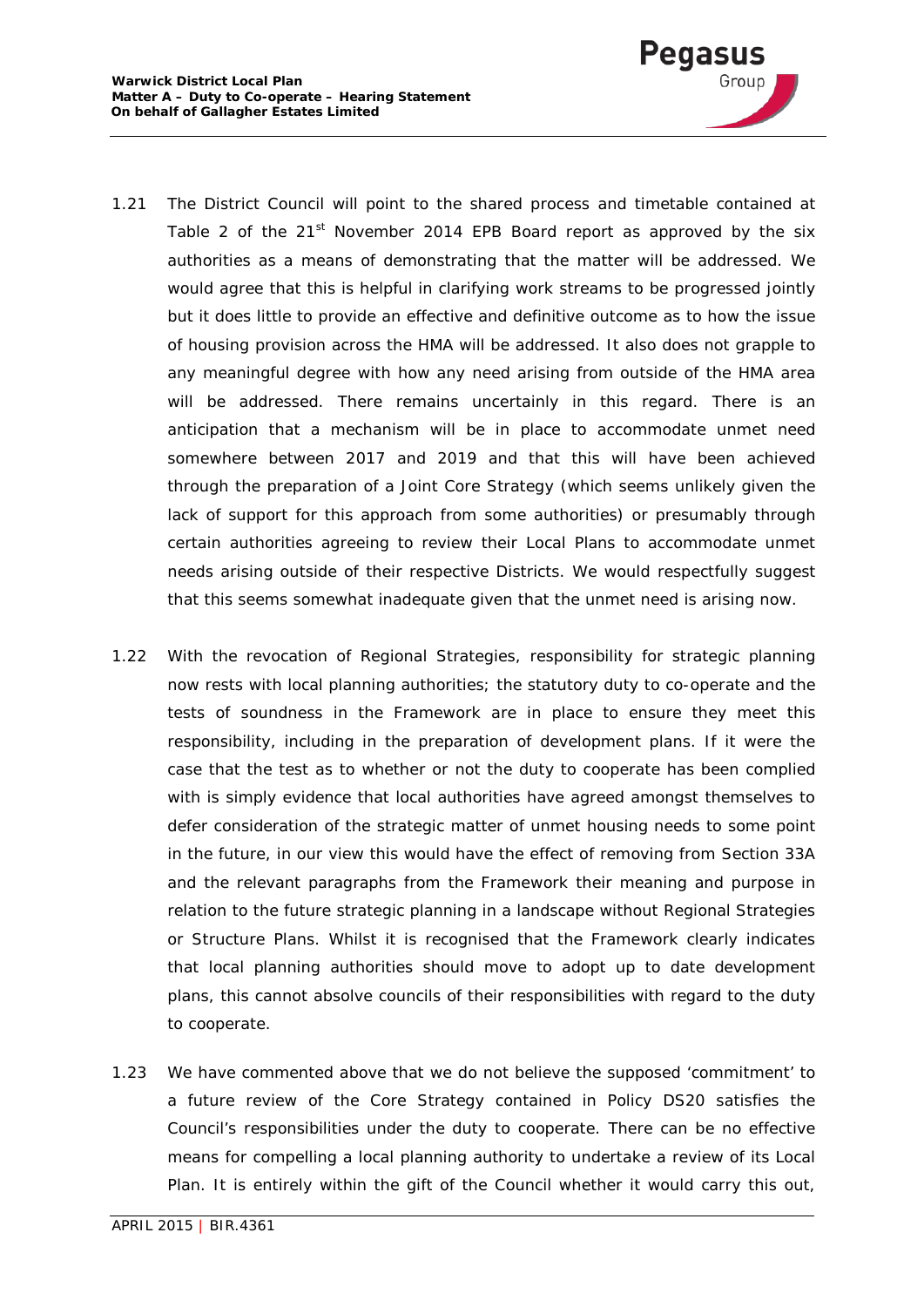

and it is unlikely to be a process which Council Members would readily volunteer to embark upon whatever pressures were brought to bear on them. It will also be very resource intensive and, at a time when financial pressures on local authorities are unlikely to ease for some time, dedicating scarce financial resources to such a review is not likely to be a priority.

*Question 16: What additional work is required to address and resolve the issue of*  fully meeting ONA for the HMA? What progress has been made? What agreements *are in Place?*

- 1.24 We acknowledge that the work streams identified in Table 2 of the EPB Board Report of the 21<sup>st</sup> November 2014 most particularly consistent SHLAA work and the Joint Green Belt Review will provide key evidence in determining how the HMA could potentially accommodate the OAN. It is unfortunate, however, that little progress has been made when it has been known for some time that there will be unmet need across the HMA deriving, in particular, from Coventry. Furthermore, as set out above, there are no firm agreements in place as to how the extent of any unmet need will actually be delivered.
- 1.25 A Joint Core Strategy between the HMA authorities seems unlikely and so reliance appears to be placed on Local Plan reviews to be completed in the period 2017 to 2019. In the case of Warwick and indeed any of the Authorities, this would effectively mean plans being subject to review almost immediately after adoption which seems somewhat at odds with the role of a Development Plan to provide certainty in the longer term.
- 1.26 Added to the above we have previously noted the deficit in transparency, scrutiny and accountability in the processes by which it is envisaged the matter of unmet housing needs will be addressed in the Coventry and Warwickshire HMA. In our view, the appropriate mechanisms to ensure that the Council plays its part in accommodating housing need arising in the HMA and wider West Midlands is through the Examination of its Local Plan, as required by statute and the Framework. PPG contains a section on the duty to co-operate and helpfully sets out the clear position with regard to co-operating to maximise the effectiveness of policies for strategic matters in Local Plans: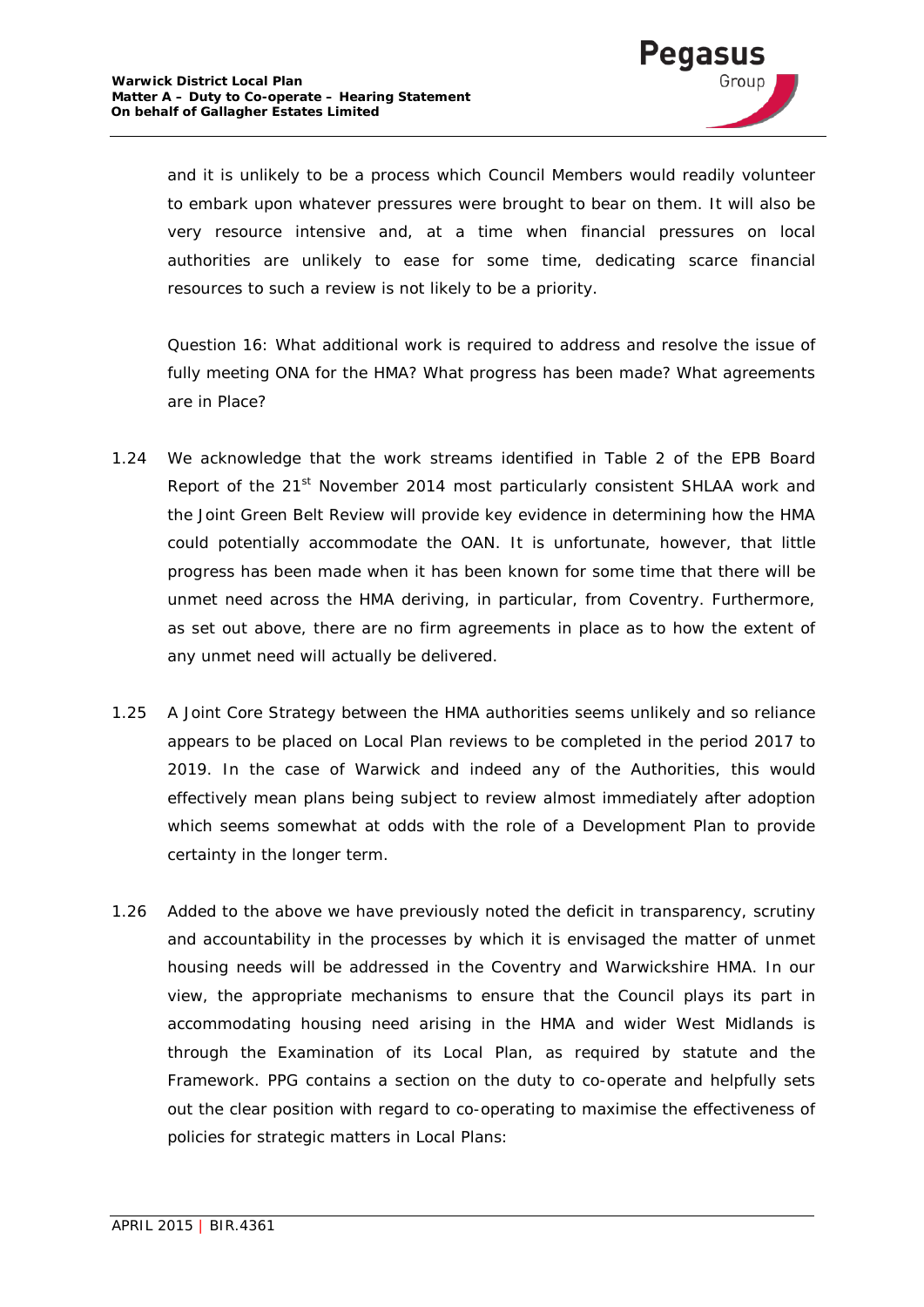

*Co-operation should produce effective policies on cross boundary strategic matters. This is what local planning authorities and other bodies should focus on when they are considering how to meet the duty. Local planning authorities should bear in mind that effective co-operation is likely to require sustained joint working with concrete actions and outcomes. It is unlikely to be met by an exchange of correspondence, conversations or consultations between authorities alone.*

#### PPG ID 9-011-2014036

1.27 At paragraph ID 9-020-2014036 the PPG reiterates that the Framework requires Local Planning Authorities to take a strategic approach in their Local Plans. This means they should be based on a strategy which seeks to meet objectively assessed development and infrastructure requirements, including unmet requirements from neighbouring local planning authorities where it is reasonable to do so and consistent with achieving sustainable development. The paragraph goes on to say:

> *Therefore, if a local planning authority preparing a Local Plan provides robust evidence of an unmet requirement, such as unmet housing need, identified in a Strategic Housing Market Assessment, other local planning authorities in the housing market area will be required to consider the implications, including the need to review their housing policies*

#### PPG ID 9-020-20140306

1.28 In light of the above in our view there is clear and robust evidence that demonstrates unmet housing need arising in the HMA area. In our view, the Warwick District Local Plan should take account of this now.

*Question 17: In overall terms has the Council engaged constructively, actively and on an ongoing basis in maximising the effectiveness of the preparation of the Local Plan? What has been the outcome of cooperation and how has this addressed the issue of housing provision?*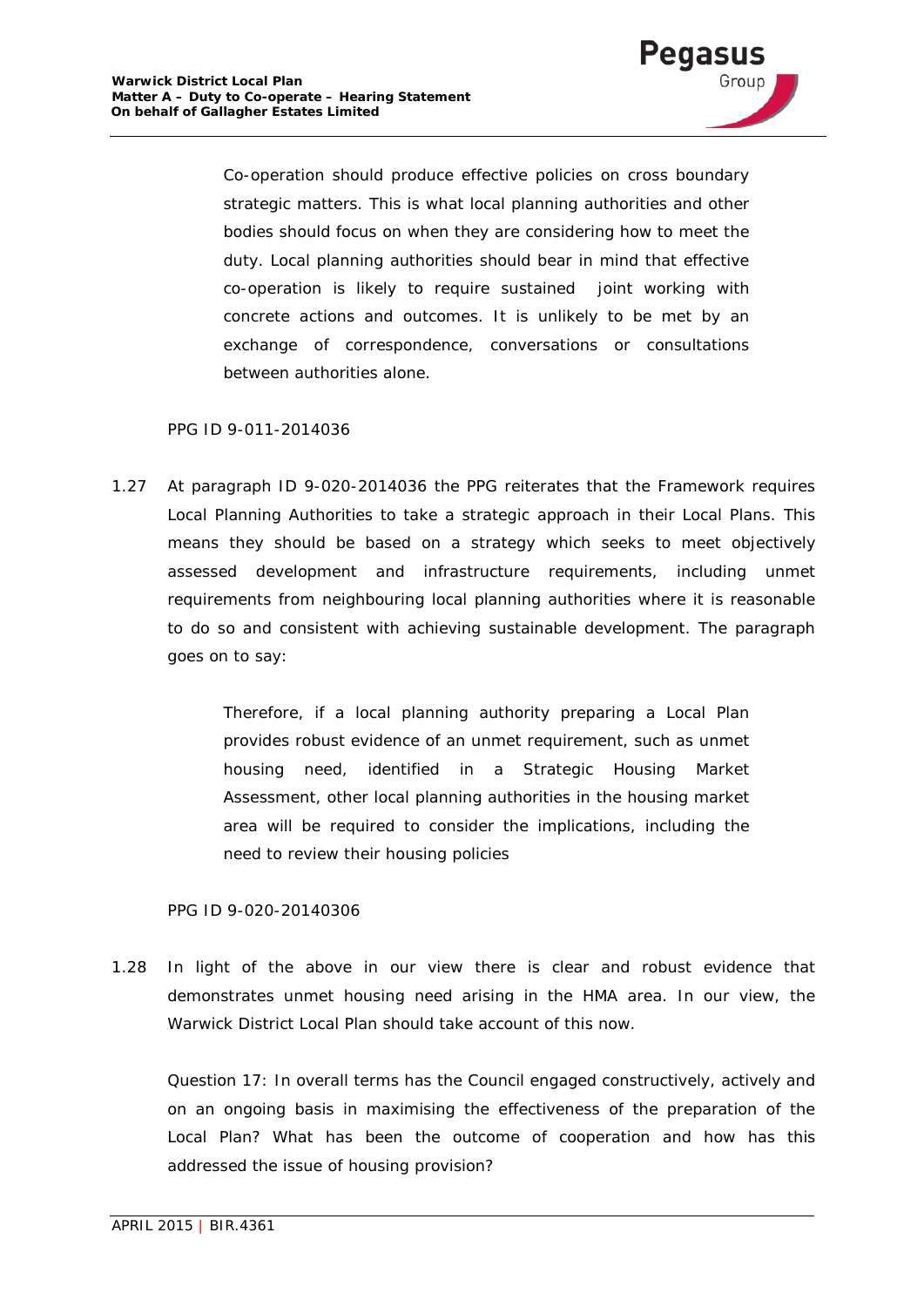

- 1.29 The legal requirements in relation to the duty to cooperate are set out in S33A of the Planning and Compulsory Purchase Act 2004 (as amended). The duty requires the Council to have cooperated in order to maximise the effectiveness of the preparation of the Plan and to have engaged constructively, actively and on an ongoing basis. In our view the Council have failed to do so in respect of the strategic housing matters in the Coventry and Warwickshire HMA. Policy DS20 is an ineffective policy as it does not demonstrate how unmet housing need arising in the HMA will be delivered. This ineffective policy has been borne out of a failure of the Council to engage constructively, actively and on an going basis throughout plan preparation to ensure clear actions and outcomes.
- 1.30 We note that there is an agreement, through the EPB Board report of  $21<sup>st</sup>$ November 2014, for authorities to work together but this only goes so far. It does not agree a process by which any evidence arising from the as yet to be completed work will be acted upon. It is telling, for example, that the authorities could not agree to prepare a Joint Core Strategy meaning that the matter is to be left to individual Local Plans. This document does not, therefore, in our view amount to much more than an agreement to work together on a shared evidence base. It delivers no firm outcomes, offers no transparency or democratic accountability as a process and, in turn, does not address the issue of housing provision.
- 1.31 In our view this approach does not provide sufficient evidence that the complex matters relating to strategic housing needs of the wider HMA have been properly addressed in the preparation of the Local Plan to the extent that the duty to cooperate has been discharged and the tests of soundness in this regard have been met. In our view the importance of having an adopted local plan in place cannot absolve councils from their statutory obligation nor can it mean that an unsound plan can proceed to adoption. We note that there are no dissenting voices regarding the approach from other LPAs within the HMA area however we would wish to make it clear that this does not, in our view, as of itself mean that the duty to cooperate has been complied with.